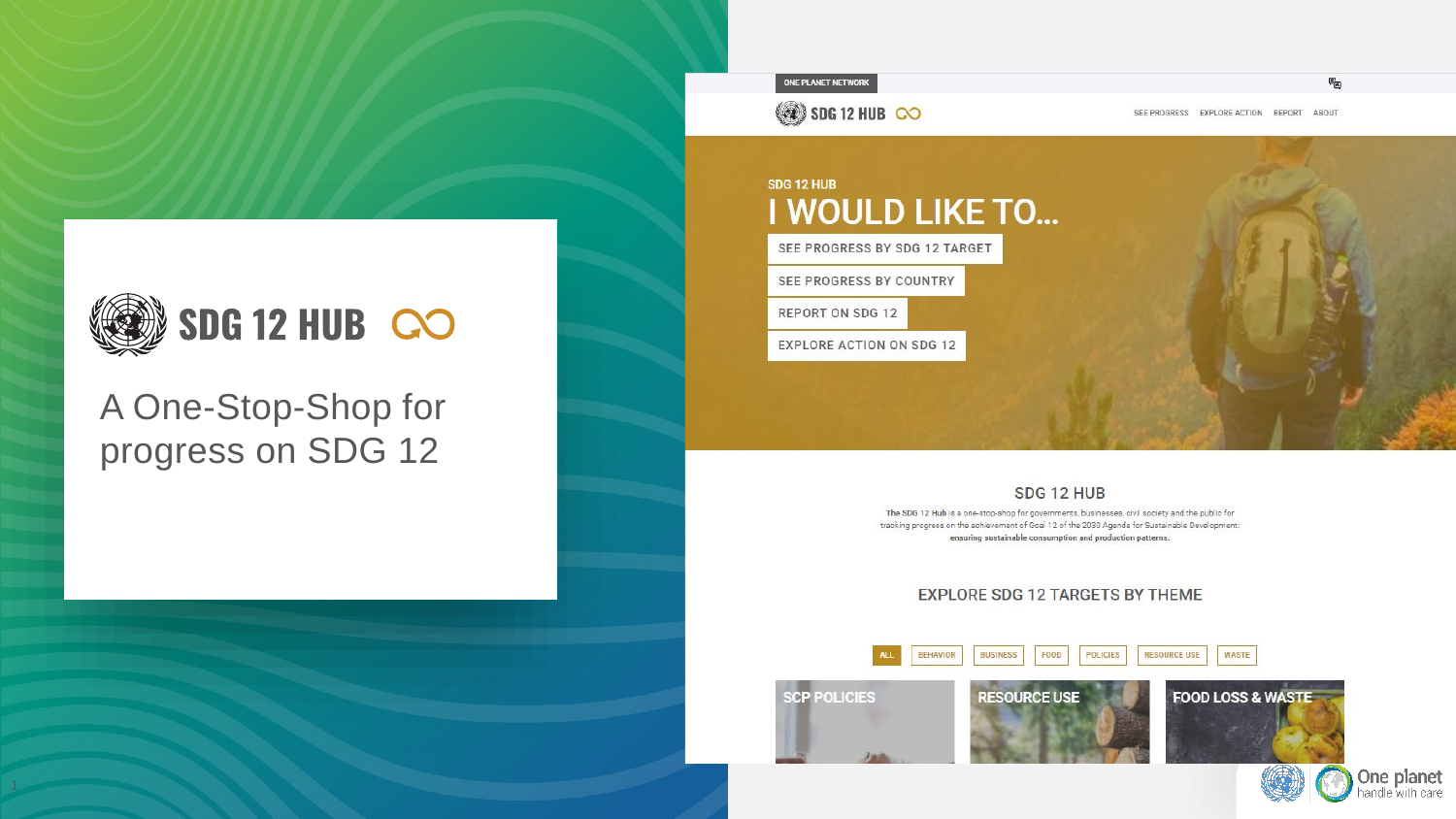

**Facilitates reporting processes on SDG 12** *(as one access point to all of your SDG 12 reporting)*



**Provides an overview of progress on SCP/SDG 12 across all indicators**



**Offers all information in one place** *(including progress tracking, reporting access, databases, data visualizations, metadata, guidance and support)*



**Provides direct access to solutions for SCP** *(including policies, projects, initiatives and data by linking to existing platforms and communities for practice)*



A One-Stop-Shop for progress on SDG 12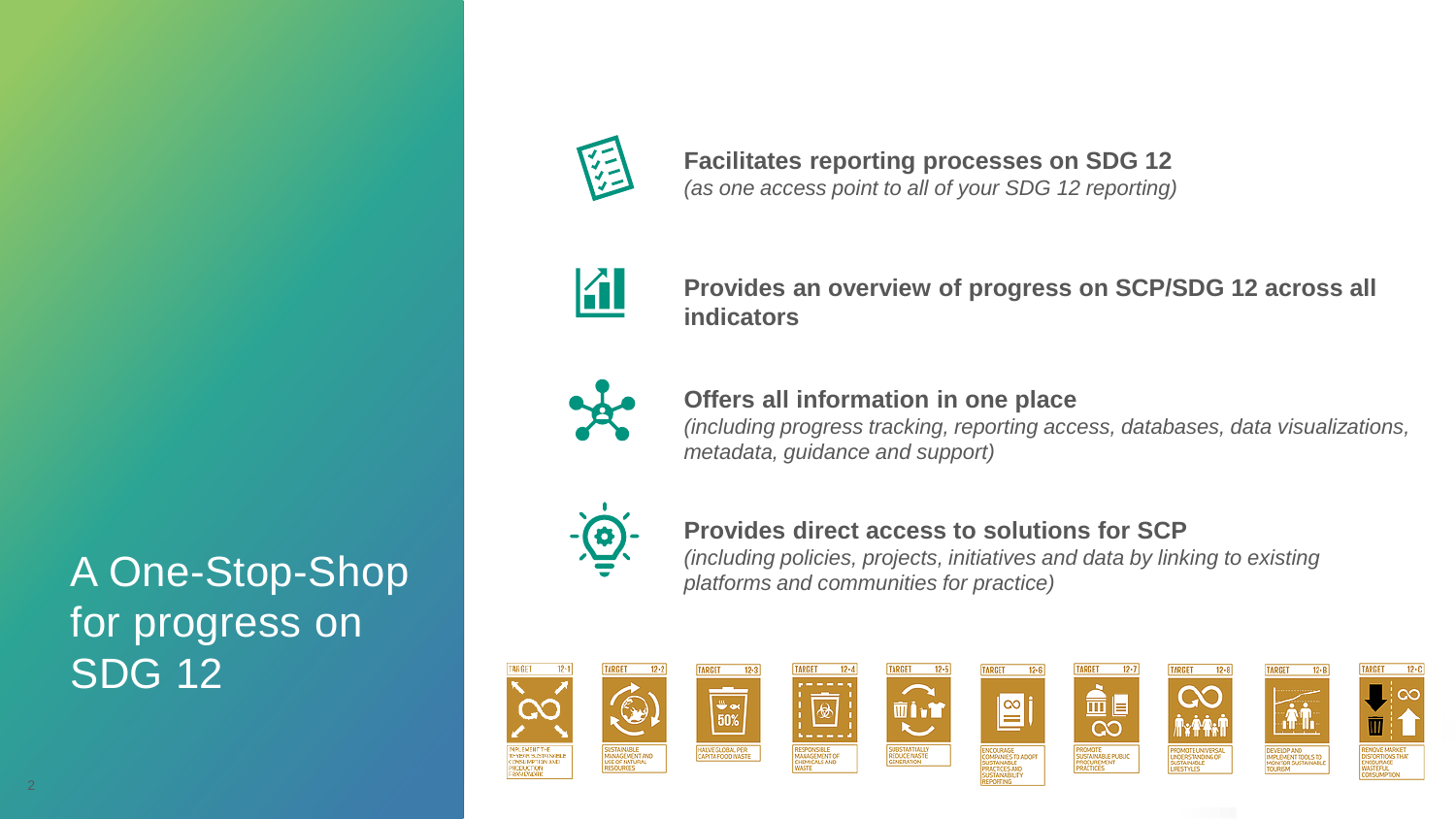

## A UN inter-agency collaboration

Reports from the UNSG state that SDG 12 is the least resourced of all the goals and only covered in a fragmented way. The subsequent resolution A/RES/72/279 calls on the **UN Development System to inter-alia "***promote progress on those Goals lagging behind (…) building on comparative advantages, reducing gaps, overlaps and duplication across entities.***"**

- The SDG 12 Hub is a part of a broader collaboration across the UN custodian agencies of SDG 12
- The collaboration is streamlining methodologies, terminology, processes and timelines
- With the aim to effectively track the progress on commitments made by Member States to the 2030 Agenda and make SDG 12 and SCP more accessible to governments

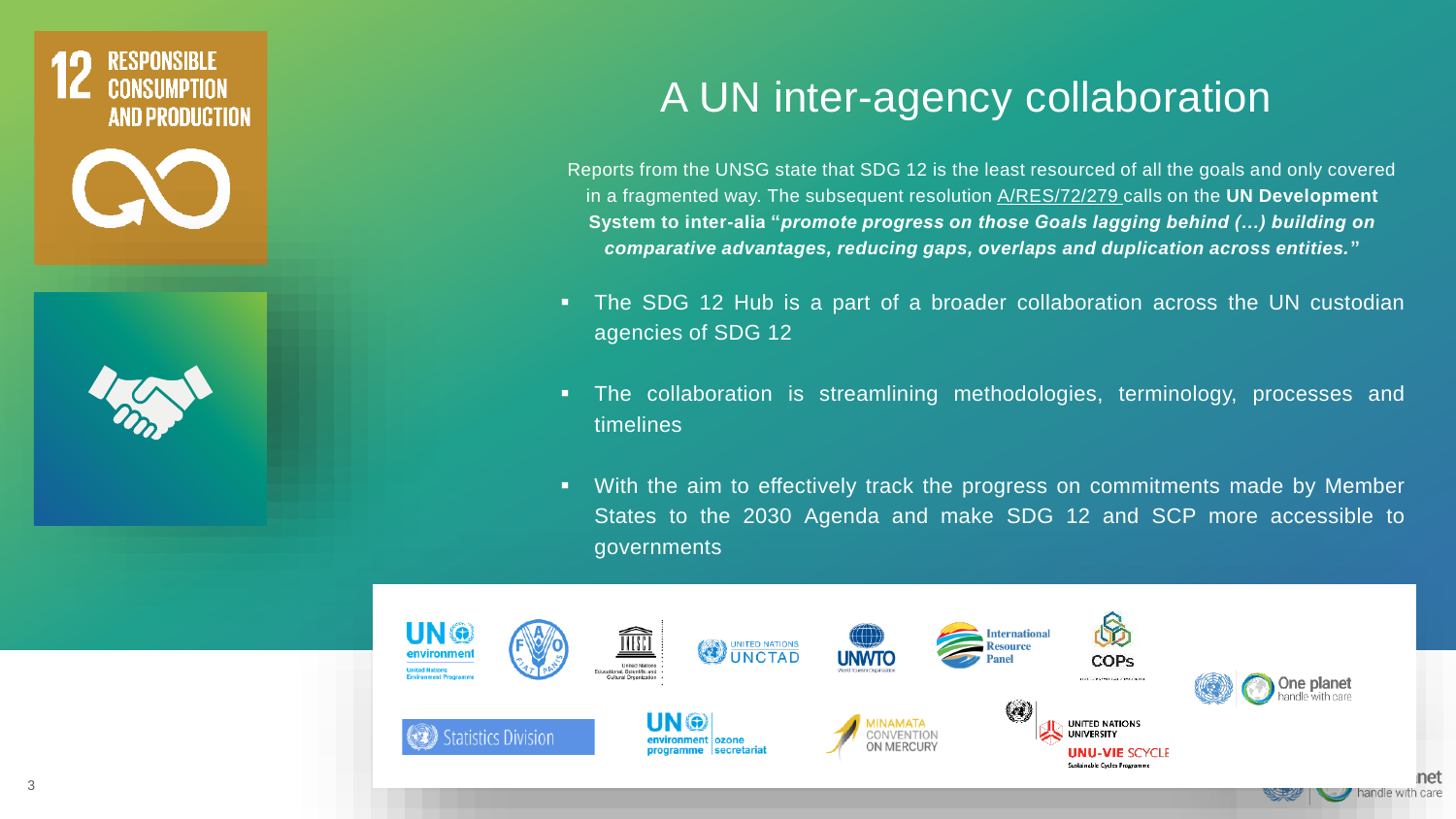

## The SDG 12 Hub aims to…

#### **Raise the profile of SDG 12 and Encourage Implementation**

- Making SDG 12 accessible and transparent
- Increase understanding of SDG 12/SCP as cross-sectoral / cross-ministerial
- Raise awareness and encourage implementation of SDG 12/SCP and existing platforms, networks and communities of practice

#### **Streamline and Simplify Reporting Processes for Member States**

- Accessible and transparent reporting and data
- Inclusion of SDG 12 indicators in national monitoring processes
- Increase reporting rate across the indicators to effectively track progress on SDG 12

### **Inform Voluntary National Reviews and national policy interventions**

- Consolidated view of national action on SCP across ministries and national entities, as well as global and regional data across all SDG 12 indicators
- Toolbox for national policy interventions by linking to existing platforms, networks and communities of practice for inspiration, guidance and support

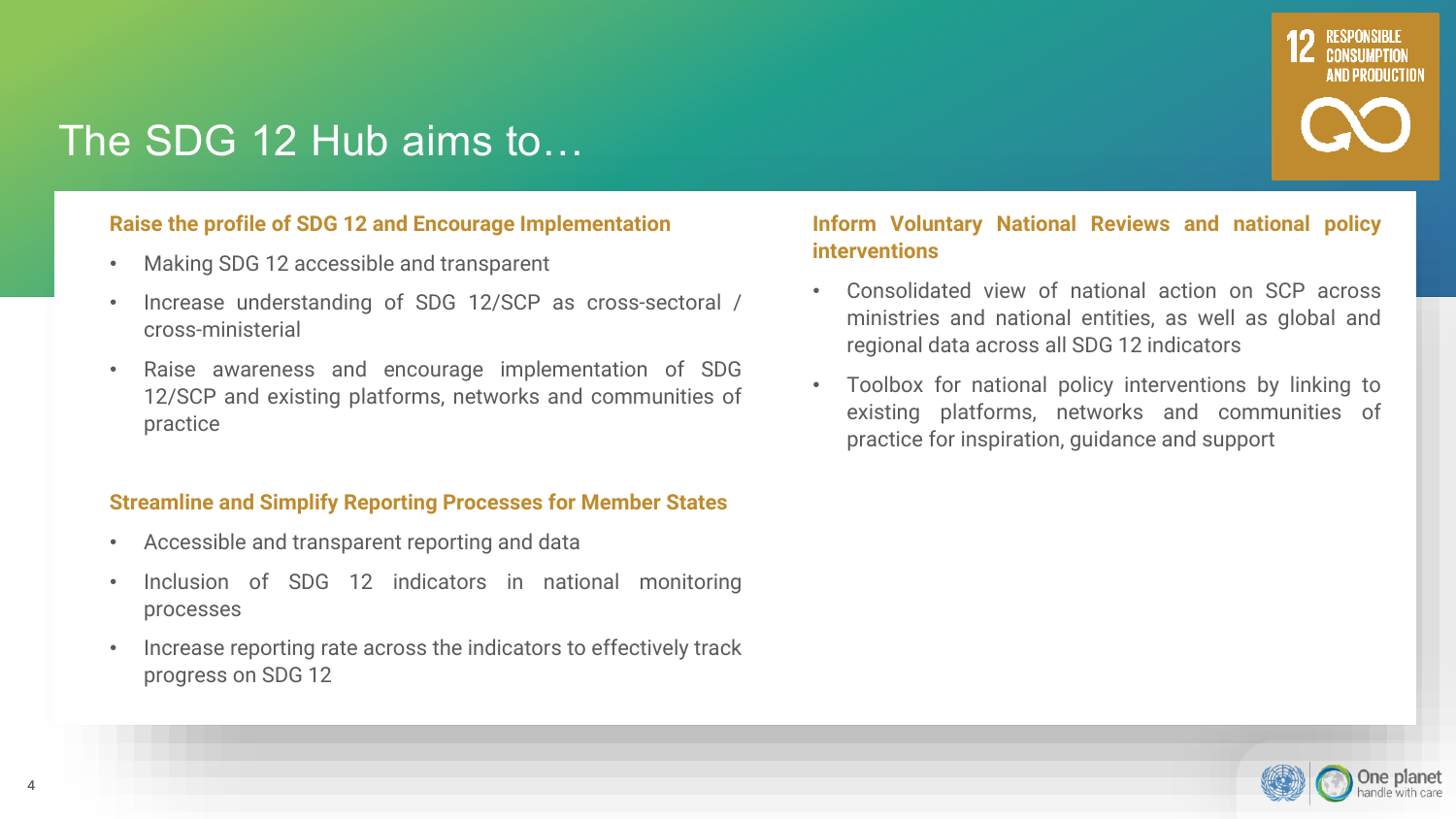## **Quick Tour of the Hub**

SDG 12 HUB CO

SEE PROGRESS EXPLORE ACTION REPORT ABOUT

剛

### SDG 12 HUB I WOULD LIKE TO...

SEE PROGRESS BY SDG 12 TARGET

SEE PROGRESS BY COUNTRY

REPORT ON SDG 12

EXPLORE ACTION ON SDG 12

#### SDG 12 HUB

The SDG 12 Hub is a one-stop-shop for governments, businesses, civil society and the public for tracking progress on the achievement of Goal 12 of the 2030 Agenda for Sustainable Development: ensuring sustainable consumption and production patterns.

#### **EXPLORE SDG 12 TARGETS BY THEME**

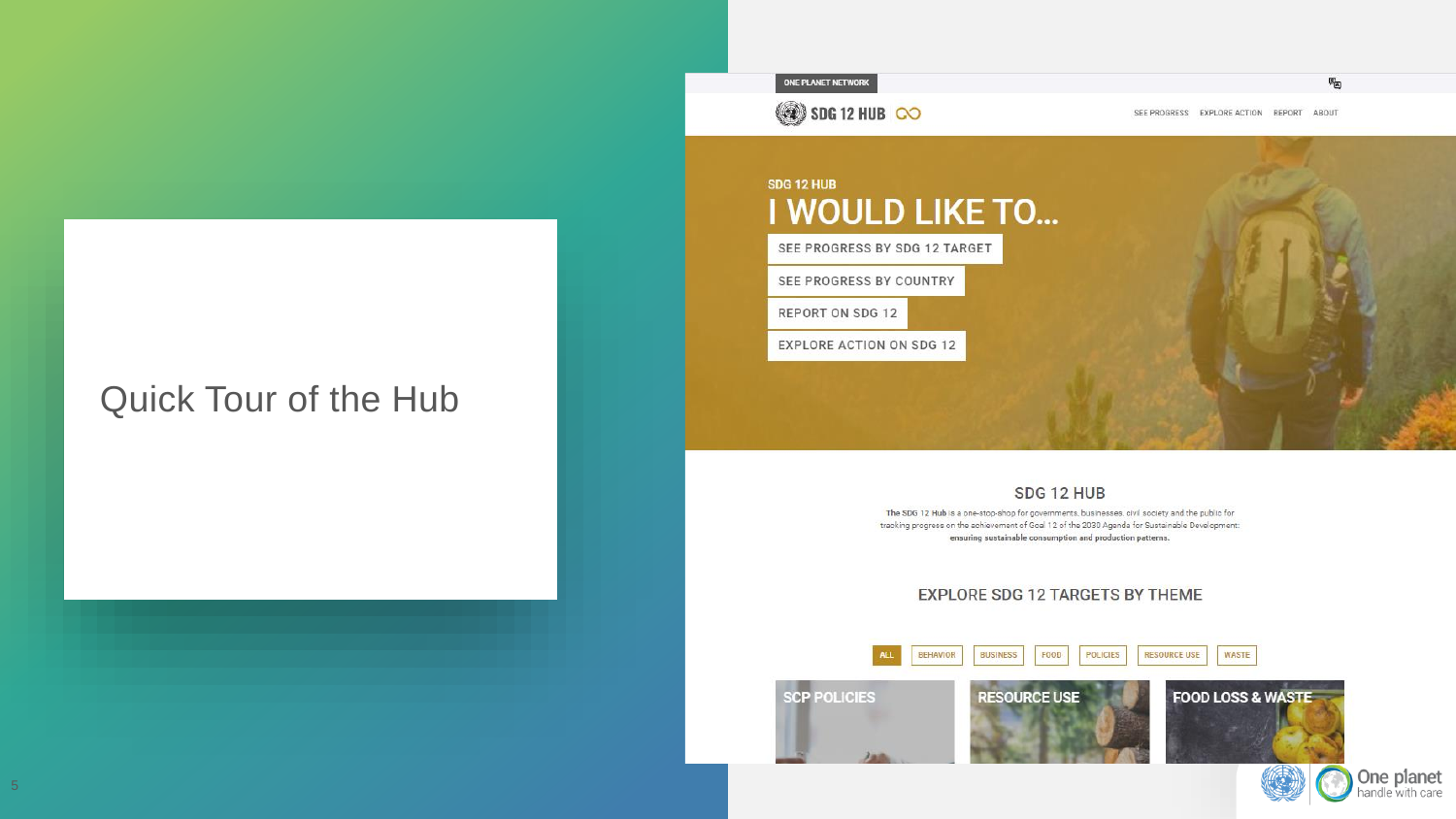## Coming in 2022…

### **Dynamic Country Report (online and download)**

- Interactive and dynamic report of country data with a narrative
- Easily accessible data to Inform Voluntary National Reviews and national policy interventions

#### **Toolboxes to support Member States and UN Country Teams in SDG 12 implementation**

- Monitoring/reporting capacity tools and resources
- Policy repository of SDG 12 (12.1.1 and 12.7.1)
- Tools and solutions for SDG 12 implementation
- Repository of platforms and initiative to support SDG 12 policies and implementation